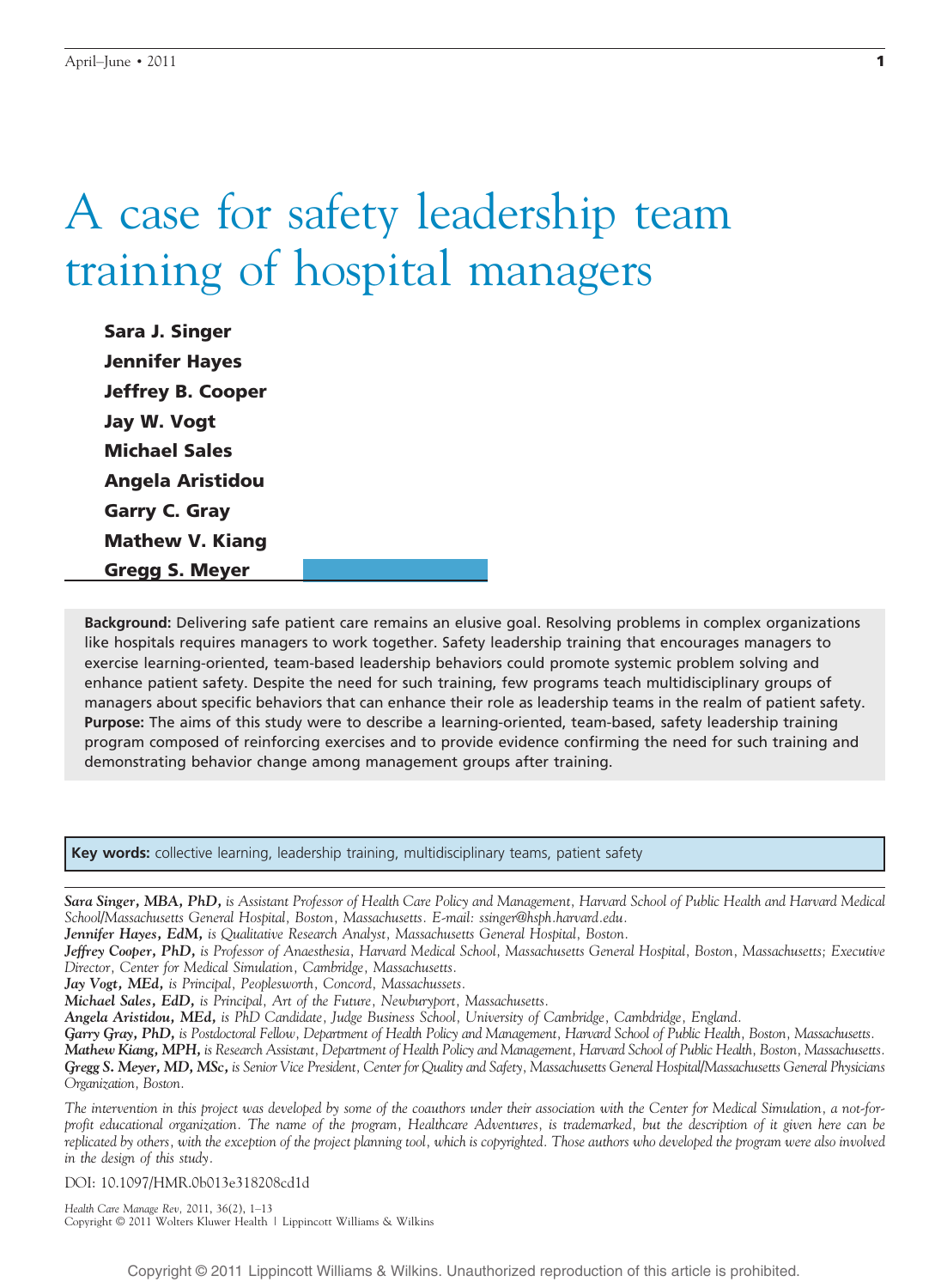Methods: Twelve groups of managers from an academic medical center based in the Northeast United States were randomly selected to participate in the program and exposed to its customized, experience-based, integrated, multimodal curriculum. We extracted data from transcripts of four training sessions over 15 months with groups of managers about the need for the training in these groups and change in participants' awareness, professional behaviors, and group activity.

Findings: Training transcripts confirmed the need for safety leadership team training and provided evidence of the potential for training to increase targeted behaviors. The training increased awareness and use of leadership behaviors among many managers and led to new routines and coordinated effort among most management groups. Enhanced learning-oriented leadership often helped promote a learning orientation in managers' work areas.

Practice Implications: Team-based training that promotes specific learning-oriented leader behaviors can promote behavioral change among multidisciplinary groups of hospital managers.

**Delivering safe care reliably continues to be an elusive goal for hospitals, often with lethal consequences for patients. Seemingly intractable problems can stem from complex interacting and tightly** elusive goal for hospitals, often with lethal conproblems can stem from complex, interacting, and tightly coupled subunits that require mutual understanding and adjustment (Gaba, 2000). Accordingly, there is growing recognition that systems rather than individuals are often at the root of safety problems (Reason, 2000). Systems failures may involve multiple causes, spanning disciplinary and unit boundaries. Resolving such problems requires managers to work together to develop systems-oriented solutions (Carroll & Edmondson, 2002) and a learning orientation that facilitates experimentation and adaptation (Bunderson & Sutcliffe, 2003), as well as psychological and technical change (Edmondson, 2003a). In contrast, a performance orientation—associated with blaming individuals for failures and encouraging people to work harder—can be detrimental in the long-term (Bunderson & Sutcliffe, 2003; Porter, Webb, & Gogus, 2010).

We define team-based leadership as cooperative efforts among groups of managers with different disciplinary backgrounds to achieve shared goals related to systems for which group members are collectively responsible (Katzenbach & Smith, 1993). A learning orientation involves practices that support and enable performanceenhancing adaptation (Edmondson, Bohmer, & Pisano, 2001). We thus define learning-oriented leadership as behaviors designed to frame tasks as learning situations with the objective of improving interpersonal risk taking and organizational effectiveness. We suggest that effective team-based, learning-oriented leadership—that which accomplishes behavioral change and positively impacts performance—requires training managers to exercise learning-oriented behaviors and to lead as teams.

There are several reasons why hospital managers may not provide effective team-based leadership for patient safety, even when managers accept the need for learning. First, for clinician-managers, their extensive clinical training may cause them to focus more on promoting technical remedies than on cultivating a learning orientation to maintain safe patient care (Fulop & Day, 2010). Conversely, non-clinician-managers' lack of clinical training may make interventions to promote patient safety feel beyond their expertise or ability to influence. In addition, hospital managers' differentiated responsibilities can prevent them from managing hospitals as systems (Ancona & Caldwell, 1992; Oshry, 1995). Differences in disciplinary training and focus also often yield different perspectives and interpretations of events, which can make working together challenging (Porter-O'Grady, 2004). Thus, team-based leadership training that enables intact groups of managers, that is, those with differing responsibilities for the same work area, to jointly learn to exercise learning-oriented leadership behaviors has the potential to improve team leadership for patient safety (Firth-Cozens, 2001).

Despite the need for safety leadership team training for health care management groups, to our knowledge, few such specialized programs exist. Numerous executive programs offer leadership training through universities, firms, and consultants for individual hospital leaders. In addition, several training programs address leaders' role in promoting patient safety.<sup>1</sup> Likewise, there are patient safety programs that offer team training for clinicians (Neily et al., 2010).<sup>2</sup>

<sup>&</sup>lt;sup>1</sup>For example, the National Patient Safety Foundation offers a 1-day Leadership Day program as part of its annual Patient Safety Congress, designed to provide leadership training for patient safety managers (http://www.npsf.org/npsfac).

 $^2$ For example, training programs based on crew resource management have become popular for addressing teamwork processes and cognitive, affective, and teamwork outcomes (http://teamstepps.ahrq.gov/about-2cl\_3.htm). The Institute for Healthcare Improvement offers management team training opportunities for quality improvement teams (http://www.ihi.org/ IHI/Programs/Collaboratives) involving collaborations among project leaders from multiple organizations to test and implement changes in their workplace and to share lessons across facilities. The Institute for Healthcare Improvement also offers quality leadership training for C-suite executives (e.g., http://www.ihi.org/IHI/Programs) focused on highlighting points of leverage for improving quality such as engaging the chief financial officer.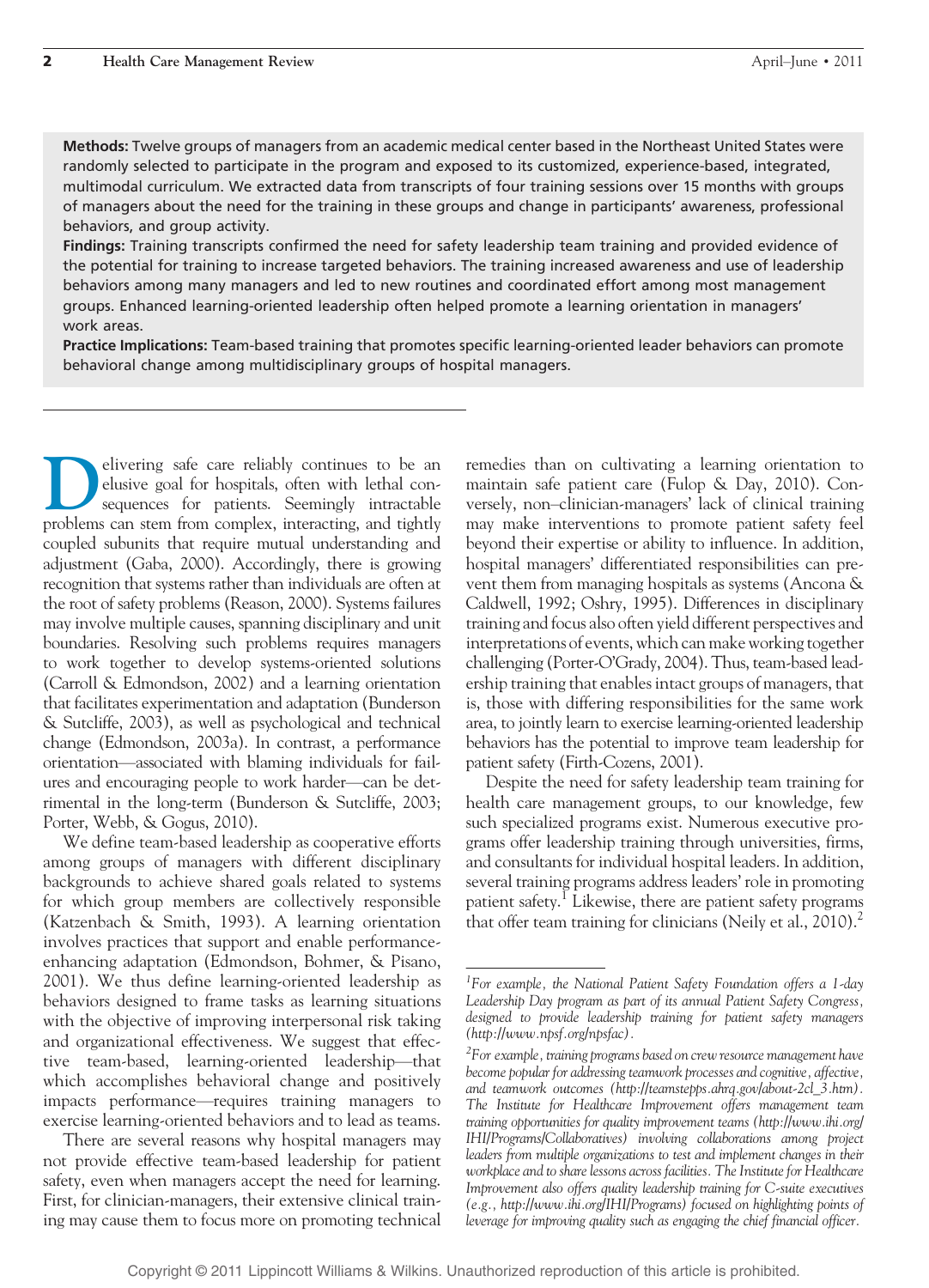What appears missing from this plethora of offerings are programs that teach intact groups of managers about behaviors that can enhance their role as learning-oriented leadership teams in the realm of patient safety and provide opportunity to integrate their learning and practice its application.

Drawing on theory and evidence about leaders' role in collective learning, authors developed a safety leadership team training program for groups of senior- and mid-level hospital managers. In addition to its unique focus on safety leadership training for intact management groups, the program was distinguished by a highly customized, multimodal curriculum that was heavily experienced based. Reinforcing training modalities formed an integrated program. Its curriculum focused on developing learningoriented leadership by cultivating specific behaviors which prior research suggests are important for promoting team learning orientation, learning, and performance. In this article, we describe the program and present evidence confirming the need for such training and of behavior change after training in 12 groups of managers.

#### Theoretical Framework

Previous research suggests that leaders can create the psychological and organizational conditions that support team learning and, in turn, team performance (Bunderson & Sutcliffe, 2003; Edmondson, 1999; Edmondson et al., 2001; LePine, 2005). Studies describe an array of leadership behaviors that managers have employed to promote a learning orientation. The theoretical framework that guided the development of this training curriculum may be summarized as follows. We expected that a customized, multimodal, and experience-based training program targeting seven learningoriented leadership behaviors will enhance these behaviors,

team learning orientation, and, ultimately, team learning and performance (Figure 1).

First, managers can signal to staff members that they really care about safety by devoting their time, attention, and passion to patient safety issues. Staff members observe verbal and nonverbal cues from managers, often through small but visible gestures, and model their own behavior accordingly (McFadden, Henagan, & Gowen, 2009). When leaders cultivate a caring tone, staff awareness of safety-related concerns is heightened (Zohar & Luria, 2003).

Second, behaviors that protect managers from threat or embarrassment also prevent learning in organizations (Argyris, 1985). When managers get defensive or explain away irregularities, they signal that their workers' input is uninvited, is not valued, and will not be acted upon. Being defensive rather than welcoming suggestions results in ignoring potentially valuable data for improvement purposes (Vaughan, 1996) and deterring future input (Edmondson, 1996). By exhibiting a welcoming response toward concerns and feedback, managers instead signal openness to continuous improvement and an invitation to participate.

Third, raising safety concerns to a manager poses risk to staff who fear being labeled as incompetent or difficult; they often work around problems rather than speaking up (Tucker & Edmondson, 2003). However, speaking up can prevent errors (Stern, Katz-Navon, & Naveh, 2008) and enhance creativity (Amabile & Khaire, 2008). Managers can encourage speaking up by creating a psychologically safe space for people to take risk and by assuring that doing so will produce a response (Edmondson, 1999). Explicitly inviting and acknowledging employees' comments and acting on suggestions promote speaking up (Nembhard & Edmonson, 2006).

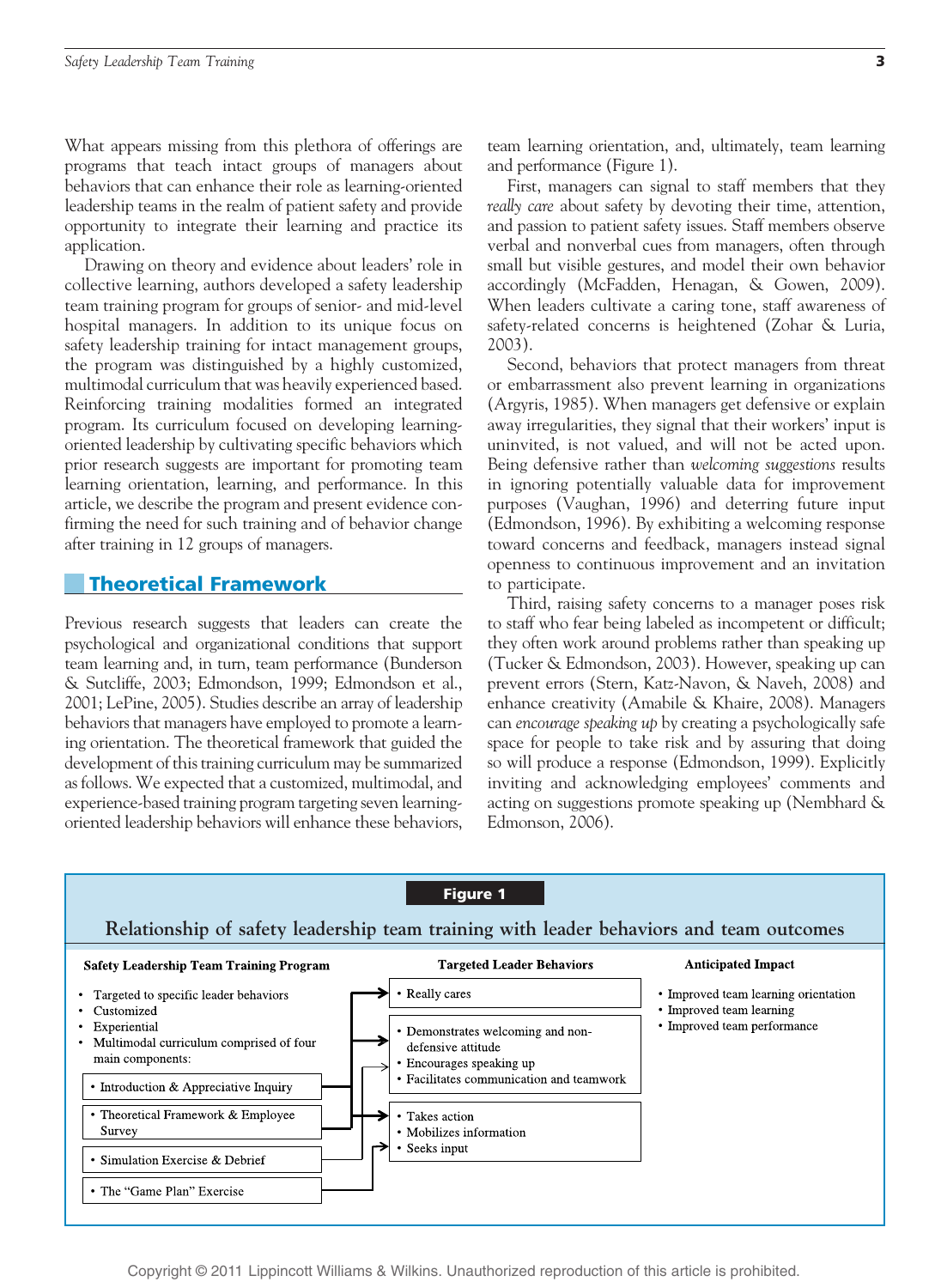Fourth, communication and teamwork are necessary for the delivery of safe patient care (Leonard, Graham, & Bonacum, 2004). Effective communication is the efficient, accurate, and precise transfer of critical information. Teamwork is ''an array of behaviors, cognitions, and attitudes that make coordinated and adaptive performance possible'' (Salas, Wilson, et al., 2008: 333). Managers can facilitate communication and teamwork by ensuring opportunities, establishing practices (Edmondson, 2003b), and creating conditions that foster these results (Hackman, 2002).

Fifth, leaders can take action to improve patient safety when concerns come to their attention. Managerial action can promote learning in several ways. It can overcome obstacles and facilitate forward momentum on safety initiatives. Being responsive to concerns and providing feedback about actions taken are also essential for motivating continued input about safety problems (Gandhi, Graydon-Baker, Huber, Whittemore, & Gustafson, 2005). The willingness of managers to take action in response to staff recommendations also promotes experimentation around new improvement ideas (Tucker, 2007).

Sixth, information is critical for diagnosing and solving problems, yet sufficient information is not always available (Argote & Ingram, 2000). Managers have the authority to reach across departments to access information (Tushman & Scanlan, 1981). They can also instill processes and set expectations for information gathering and sharing (Firth-Cozens, 2001). By mobilizing information, managers prevent duplication of knowledge acquisition efforts, enhance creative problem solving and decision making, and improve employee morale as staff feel that their thoughts and experiences are valued (Leggat, Bartram, Casimir, & Stanton, 2010).

Finally, leaders can seek input from staff. Pausing before and after making changes to seek input from those who experience the consequences of these changes can improve the quality of decisions (Edmondson et al., 2001). Learning and improvement occur when concerns are surfaced, beliefs are challenged, and assumptions are modified (Hargadon & Bechky, 2006). Seeking input also assumes investing the time to review and respond to information received.

On the basis of evidence that they can enhance team learning and performance, we targeted these seven learningoriented behaviors for promotion through the training program. Evidence of team training's effectiveness on collaborative leadership action to promote safety in complex, dynamic work environments, such as aviation and health care (Salas, DiazGranados, Klein, et al., 2008), suggests that team training may improve the ability of groups of managers to overcome barriers to effective team-based learningoriented safety leadership. Our focus on cultivating specific behaviors stems from research suggesting that theoretically based and carefully crafted team training that provides practice opportunities and feedback and encourages the transfer of trained competencies back to the work environment can promote managers' capabilities (Baker, Gustafson, Beaubien, Salas, & Barach, 2005).

#### Methods

The safety leadership team training was adapted from an existing program designed for training nonclinical health care management groups to better appreciate patient safety risks and recognize the importance of their teamwork behaviors in accomplishing goals. That program, known as Healthcare Adventures, uses an experiential learning module, employing realistic health care simulation. The enhanced program designed for this project grounded the training in leadership and organizational theory, targeted specific behaviors, and added learning modes.

#### Safety Leadership Team Training **Components**

The training program included instructional modes designed to activate people with a variety of learning styles (Cassidy, 2004). Facilitation focused on identifying and documenting lessons as they occurred to promote integration of learning within groups. The semistructured curriculum consisted of four primary components, plus a follow-up program:

1. Introduction and appreciative inquiry. The training commenced with a welcome address from the hospital's senior vice president for quality and patient safety (SVP). The presence of a senior executive demonstrated organizational support and alignment of values that was expected to engage skeptics and those who respond to leadership approval (Klein, Conn, & Sorra, 2001). In pairs and as a group, participants then discussed their contributions to patient safety and examples of times the group was ''at its best.'' Through dialogue and storytelling, groups developed a shared vision of how they function and what it takes to achieve their best (Watkins & Mohr, 2001). Discussion highlighted behaviors—often the seven targeted behaviors—that provided the group's sense of high functioning.

2. Theoretical framework and employee survey. A presentation provided evidence of the need for learningoriented leadership to encourage behavior change to enhance patient safety. Each behavioral element of the theoretical framework was translated into a question contained in a 56-item survey on safety climate that was administered hospital-wide prior to the training. Facilitators presented survey results comparing the group's own scores, based on responses from individuals working within the work area supervised by the management group, with scores for all hospital managers. Groups discussed implications of their specific results. By presenting survey data, we aimed to demonstrate that the training was applicable and to facilitate identification of group weaknesses. We intended the survey data to unfreeze individuals who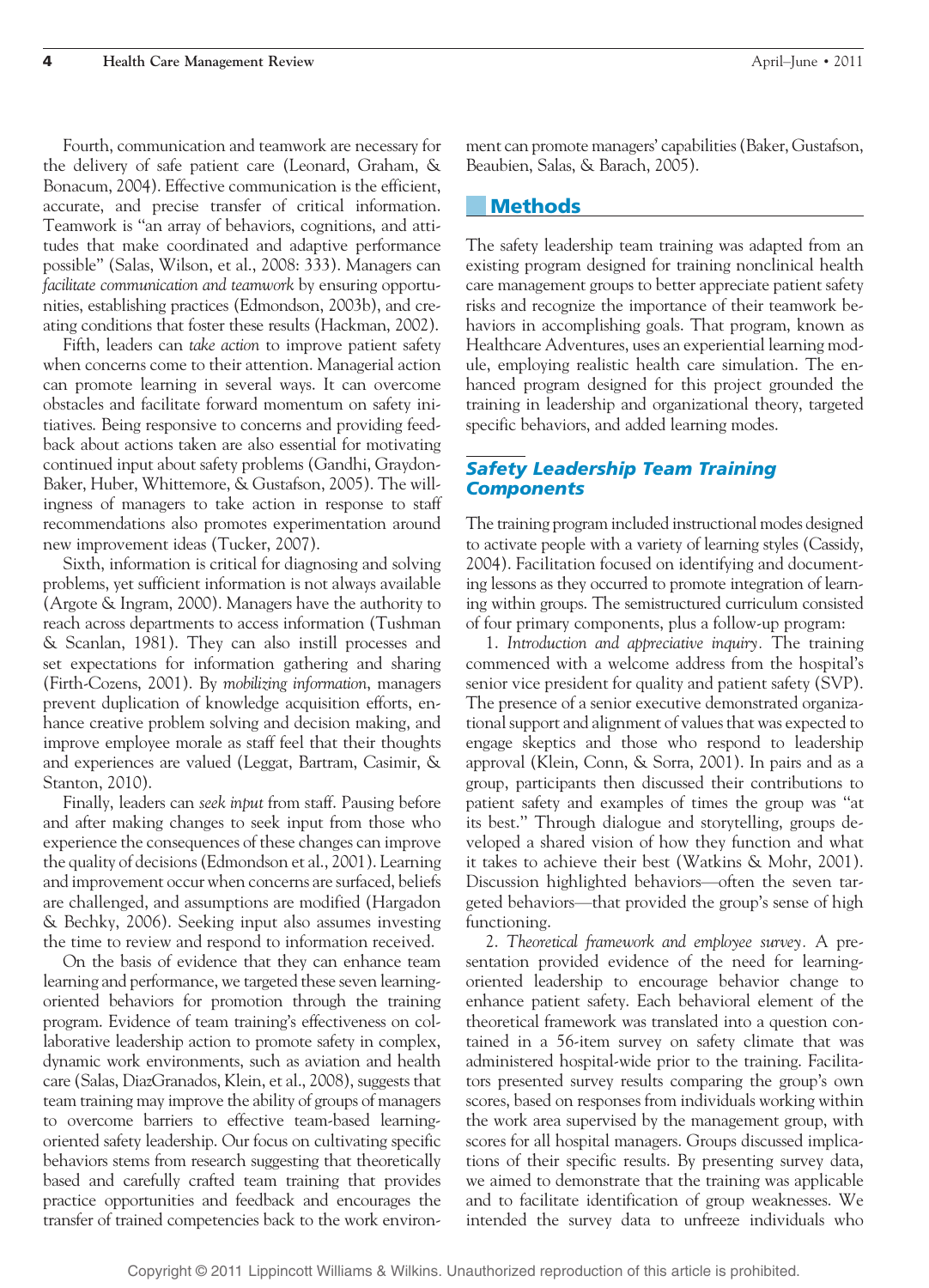denied room for improvement (Lewin, 1951) and to engage learners biased toward reliance on data and quantitative assessment.

3. Simulation exercise and debrief. The simulation exercise employed an experiential learning methodology designed to engage participants in a lifelike situation relevant to their everyday work experience (Gaba, Howard, Fish, Smith, & Sowb, 2001). Groups participated in a patient care scenario set in a hospital room using computer-controlled, lifelike, mannequins (details available on request). The scenario was designed to promote discussion regarding three of the seven leadership behaviors. By including errors and lapses in patient safety, the scenario created an opportunity for participants to speak up or be defensive about not speaking up. It also allowed the group to facilitate communication and teamwork when tasked to develop a plan of action. For individuals for whom practical application is crucial to learning, the simulation exercise allowed them to enact leadership skills in a safe environment (Salas, DiazGranados, Weaver, & King, 2008).

After the scenario, a facilitator led a debriefing, guiding participants to consider their actions in this scenario and to relate it to their use of targeted learning-oriented leadership behaviors in their work environment. The three leadership behaviors targeted by the simulation, being welcoming/ nondefensive, encouraging speaking up, and facilitating communication and teamwork, were also specifically addressed during the debriefing. The general approach to the debriefings is founded on a theoretical framework of "advocacy/inquiry" (Torbert, 2004) and adapted for use in health care simulation (Rudolph, Simon, Rivard, Dufresne, & Raemer, 2007). Through this dialogue, individuals uncover their assumptions while gaining insight into the perspective of their team members. This instructional mode is intended to help people learn through reflecting on their experiences in real time (Kolb, 1994).

4. The ''Game Plan'' project management exercise. Consistent with adult learning theories, the Game Plan engaged groups in real work to make the training more practical, relevant, and goal oriented (Knowles, Holton, & Swanson, 2005). Facilitators introduced a structured exercise to help managers generate a comprehensive, graphical roadmap for an improvement effort that the group planned to undertake.<sup>3</sup> Facilitation promoted conversations addressing specifically three of the learning-oriented leadership targets, taking action, mobilizing information, and seeking input, using the group's improvement project as a specific case example. For instance, the facilitator asked ''What actions do this group need to take to achieve this improvement objective?'' and ''What leadership by whom is required to achieve desired actions?'' In addition, the Game Plan addressed classic components of taskoriented teams: outcomes, team members, and roles; and components suggested by Lewin's (1951) ''force field analysis'': supporting and restraining forces. Theory and research supporting the Game Plan design suggest that some individuals can process complex information more easily when it is represented graphically (Gilhooly, 2006; Yakura, 2002). The Game Plan allowed visual learners to foresee the project they will undertake, to work collaboratively to identify obstacles, and to heighten awareness of the leadership necessary to facilitate project success.

5. Follow-up program. A 2-hour follow-up session, called the "booster shot," was conducted approximately  $3-7$ months after the initial training to reinforce lessons and maintain efforts to apply them after the initial training. Facilitators reintroduced the seven learning behaviors targeted by the training and inquired about ways in which managers had enacted or failed to enact them since the initial training. By reuniting managers to discuss their application of lessons from the initial training, these meetings supported groups' evolution as safety leadership teams. About 15 months after the initial training, at least one training facilitator met with representatives from each participating group for a final interview to review progress on its application of targeted behaviors.

#### Administration and Evaluation

**Sample.** In one academic medical center in the Northeast United States, we selected a stratified random sample of 12 management groups, labeled Groups 1–12 based on training order. They were chosen from 28 groups that volunteered out of 33 intact groups identified and invited by the hospital's SVP to participate. Stratification ensured equal distribution of groups working on the hospital's high-priority safety initiatives, intensive care, nonclinical, and all other. Each group's director, chief, or quality assurance (QA) chairperson identified individuals comprising the group's formal and informal leadership, including physicians, nurses, other clinicians, and administrators. Intervention groups included 6–12 managers each, for a total of 108 participants. Of these, 93% provided demographic data (Table 1). Among these participants, 61% were female; 73% were clinicians; 33% were considered by the hospital to be senior managers; and 62%, 81%, and 83% had at least some prior simulation-based, leadership, and quality improvement training, respectively. Among management groups, two were composed entirely of nonclinician managers, whereas others were all clinical or mixed. One group was composed entirely of senior managers  $(n = 9)$ , whereas three groups included zero or one senior manager.

**Training Administration.** The 12 participating groups each participated in a full-day, off-site training (May-December 2008), follow-up session (December 2008– April 2009), and final interview (July 2009–March 2010),

 $3$ The Game Plan was derived from the work of The Grove Consultants International, San Francisco, California.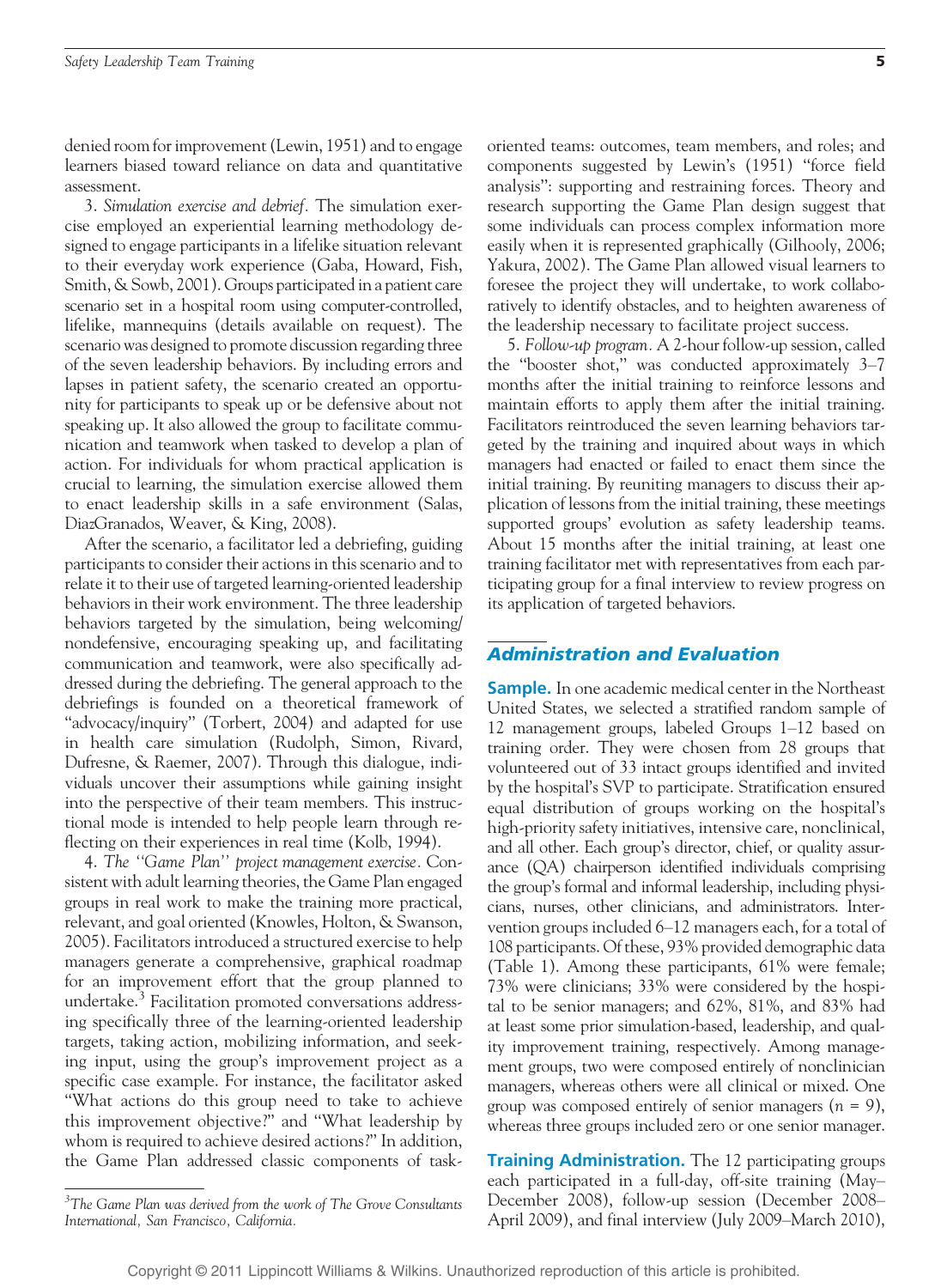| <b>Table 1</b>              |             |        |                          |                       |                                                      |                                                                  |         |
|-----------------------------|-------------|--------|--------------------------|-----------------------|------------------------------------------------------|------------------------------------------------------------------|---------|
| Descriptive statistics      |             |        |                          |                       |                                                      |                                                                  |         |
|                             | $\mathbf n$ |        | <b>Female Clinicians</b> | experience            | <b>Prior simulation Prior leadership</b><br>training | <b>Prior quality improvement</b> Designated senior<br>experience | manager |
| Team 1                      | 11          | 45.5%  | 90.9%                    | $60.0\%$ <sup>a</sup> | $80.0\%$ <sup>a</sup>                                | 88.9%                                                            | 18.2%   |
| Team 2                      | 6           | 83.3%  | $0.0\%$                  | $0.0\%$               | 100.0%                                               | 83.3%                                                            | 16.7%   |
| Team 3                      | 9           | 55.6%  | 77.8%                    | 77.8%                 | 77.8%                                                | 77.8%                                                            | 100.0%  |
| Team 4                      | 11          | 72.7%  | 54.6%                    | 63.6%                 | 81.8%                                                | 81.8%                                                            | 18.2%   |
| Team 5                      | 7           | 100.0% | 85.7%                    | 71.4%                 | 71.4%                                                | 71.4%                                                            | $0.0\%$ |
| Team 6                      | 7           | 57.1%  | 100.0%                   | 85.7%                 | 71.4%                                                | 57.1%                                                            | 28.5%   |
| Team 7                      | 7           | 57.1%  | $0.0\%$                  | $0.0\%$               | 100.0%                                               | 100.0%                                                           | 57.1%   |
| Team 8                      | 11          | 45.5%  | 72.7%                    | 81.8%                 | 90.9%                                                | 100.0%                                                           | 36.4%   |
| Team 9                      | 6           | 66.7%  | 100.0%                   | 66.7%                 | 66.7%                                                | 83.3%                                                            | 50.0%   |
| Team 10                     | 9           | 55.6%  | 88.9%                    | 66.7%                 | 88.9%                                                | 87.5%                                                            | 44.4%   |
| Team 11                     | 8           | 37.5%  | 100.0%                   | 62.5%                 | 75.0%                                                | 62.5%                                                            | 12.5%   |
| Team 12                     | 8           | 75.0%  | 87.5%                    | 75.0%                 | 62.5%                                                | 87.5%                                                            | 12.5%   |
| Overall                     | 100         | 61.0%  | 73.0%                    | $61.6\%$ <sup>b</sup> | $80.8\%$ <sup>b</sup>                                | 82.5%                                                            | 33.0%   |
| $n = 10$ for these cells.   |             |        |                          |                       |                                                      |                                                                  |         |
| $b_n$ = 99 for these cells. |             |        |                          |                       |                                                      |                                                                  |         |

all conducted by the facilitator/investigator team. Prior to the training, the facilitation team met with each group to discuss group dynamics and composition and to identify the group's improvement initiative. Facilitators used information from this preparatory session to customize the training to the group. During the full-day training, facilitators presented the semistructured curriculum described above in Safety Leadership Team Training Components. Afterward, groups were expected to apply learning-oriented leadership behaviors in general and specifically in leading their improvement projects.

**Data and Evaluation.** The longitudinal design of the program enabled us to have serial contact with participating groups. Transcripts from the first two sessions with each group provided data on the need for training, and those from the third and fourth sessions provided data on change in awareness, professional behaviors, and group activity after the training. Four investigators reviewed transcripts and agreed upon examples reflecting the need for and evidence of change related to each targeted behavior to illustrate the potential of the program.

# Results

# Showing You Really Care

Prior to the training, many participants had difficulty pointing to specific actions that had indicated caring, although they recognized the need to do so. The operations manager for Group 12 articulated this challenge, ''a majority of times people aren't looking for resolution, but

they just want to be heard. We want to build rapport so they will come with a concern when they have one."

After the training, through reflection about their leadership and exercises that enabled experimentation with leadership behaviors, participants consciously sought to demonstrate caring with positive effect. For example, in Group 2, a project specialist described offering to help, ''We say 'let me see what we can do to help.' We're doing more of this now than before. People are seeing us more for that and coming to us with questions. I see people going above and beyond to help people.'' In Group 12, the nurse director pointed to participation by the whole leadership group to show they cared about an initiative, ''We also all ran different groups, so it wasn't just one of us. It showed it was important, and we're all on the same page.'' In Group 5, a nurse specialist talked about recognizing the importance of small problems, ''We hear about some things that may be considered minor from our perspective, but [they] matter to patients.''

## Demonstrating a Welcoming/ Nondefensive Attitude

There was recognition of the need to address managers' defensive behavior on most groups. During Group 7's premeeting, an administrative director indicated that she was looking forward to the training so that they could decrease defensive communication in the department, ''We could use these skills for interacting well under stress and not for jumping down other people's throats.'' The associate chief nurse in Group 3 described her desire to learn ''the language for challenging each other in a non-confrontational way.'' In Group 6, the associate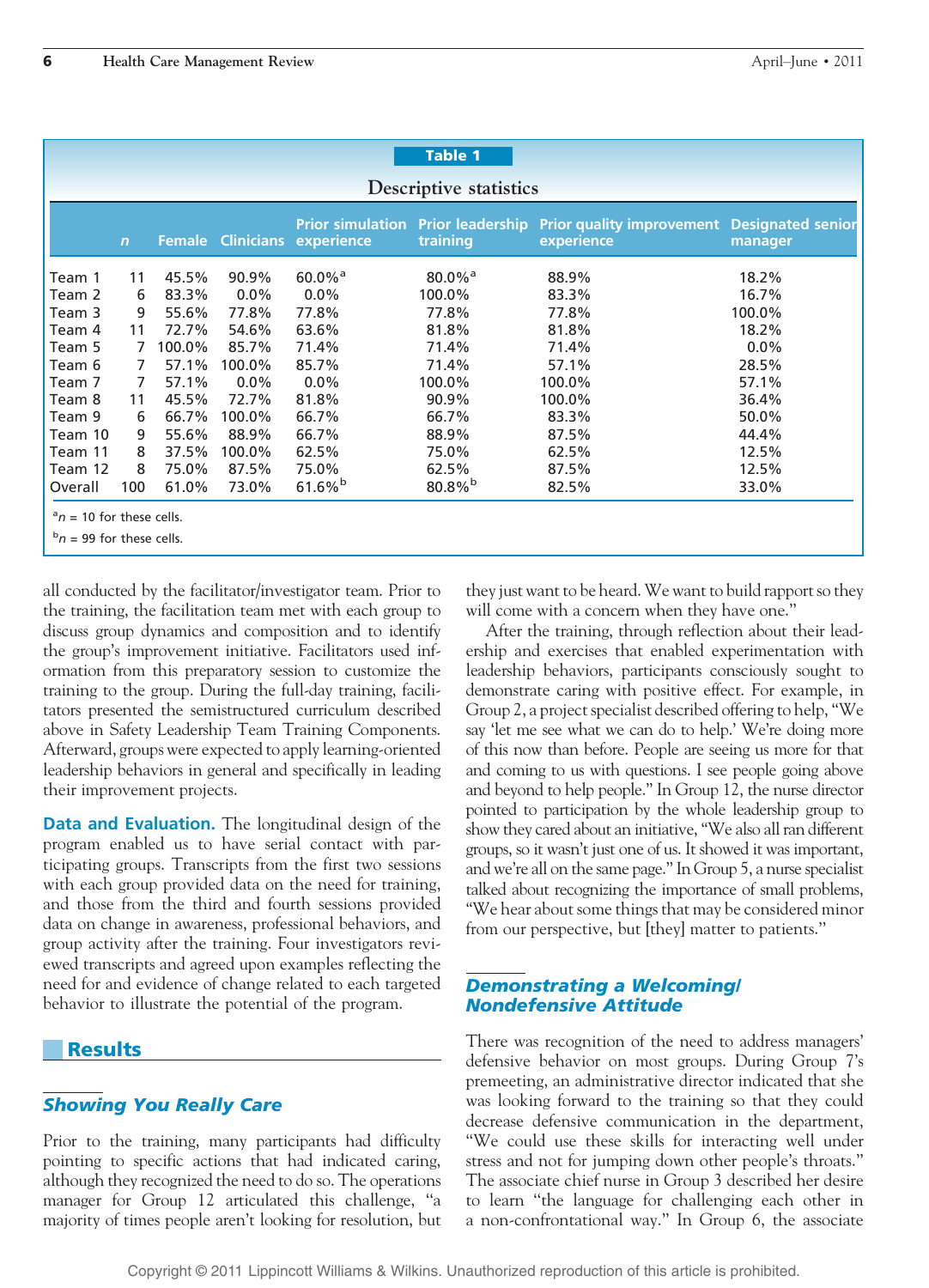director acknowledged how defensiveness among the managers had caused his staff to stop offering suggestions. Describing the previous week, he said, ''We had a new staff person who joined medical services. After offering new ideas, he said I'm not going to do this anymore because everyone gets defensive and shuts down.'' A clinical nurse specialist in Group 9 confessed that staff may not feel as welcome to speak with their managers as they do among themselves, ''We can be open with each other, but staff may not have the same comfort level dealing with [senior managers].''

During the booster shot and final interviews, many participants observed changes toward welcoming behavior. As a manager for Group 2 proudly explained, ''I often catch myself typing on the computer when people come to talk to me...I stop and face the person now." Group 4 found that instituting regular meetings that enabled them to vent their own concerns as a group made them less apt to be defensive with frontline staff. The senior therapist said, ''We were less apt to be defensive with staff because we were able to vent about [our survey results] as a group. We felt more proactive then reactive. We used to just blurt it out.''

Participants acknowledged the role of the training in promoting welcoming behavior. According to a coordinator in Group 6, ''[The training] gave me a different perspective on listening to team members and not being judgmental or asking another question to ask why they were proposing what they were.'' In Group 11, the director suggested that it was the simulation debriefing session that provided some lasting lessons, ''The brainstorming session was good to get us to talk about things more openly. The information about dealing with staff, I thought was helpful to adjust the way we listen instead of always responding immediately.'' A senior therapist in the group followed by positively, proclaiming, ''We're being less defensive.''

## Encouraging Speaking Up

During the training, participants from all groups discussed how speaking up is limited by the organizational culture. For instance, according to Group 3's nursing director, ''At [our hospital] disclosure is very hard. It is going to be a major culture shift to say something is wrong.'' Many participants recognized the role for training around this issue. For instance, in discussing a colleague's assertiveness during the simulation exercise, Group 11's director said, ''[Her] example is key to what we need to do.... I think you are correct that people won't learn how to respond like [she] did unless they are trained.'' Participants also provided explanations for why challenges around speaking up persist. For example, a nurse in Group 4 explained, ''It goes back to the never ending struggle between doctors and nurses.... There is

definitely conflict avoidance and when you cross disciplines there is a confidence barrier.''

After the training program, participants described their efforts to encourage speaking up and their staff's response. According to a surgeon in Group 6, ''We're changing the way things have run. We're giving them more voice. I think [staff] didn't feel their voices were heard before but now we're seeing more of it so they must feel differently.'' A nurse described Group 10's efforts to encourage speaking up and the response:

I see that staff feel like they can approach us. I say to my staff, don't feel bad about speaking up, even if a problem goes away. I encourage them to provide information regardless how small... People page me if they notice redness. Before, people would do a safety report and didn't know where it went.

Participants frequently noted that lessons from the training helped them in their managerial roles to promote an environment where people feel comfortable speaking up. The simulation and debrief discussion in particular provided participants with a visceral memory upon which some drew, when circumstances in their work area warranted. Reflecting on her experience, a project specialist in Group 4 indicated, ''I remembered that speaking up is hard to do so I recommended that the simulation team conduct a simulation-based training [with staff] to help people on this issue. I did that because of our training.'' A nurse director in Group 4 noted that the training helped her to promote speaking up in her unit, ''For me personally, the simulation in the ED was the most helpful part of the training. It was validating; it's really important to say something when you hear something of concern. If I'm not willing to do it, I can't expect that of others.'' Group 7's business manager described how, when encouraging her staff to speak up, she referred back to her group's simulation experience: ''I've used that [simulation] example with [staff] so many times to explain to people that the organizational chart doesn't matter. I have some responsibility just by being physically present.'' Finally, a physical therapist in Group 9 credited the simulation experience for providing personal insight that drove both personal behavior change and a leadership initiative around speaking up:

I had an aha moment. I was mad at myself with the simulation. I felt like I chickened out. In my culture, you have to give me permission to take leadership. My aha moment is that I have to take leadership.... Before, it was not OK to be wrong because people feel like you're being idiotic. Now, I do it anyway.... There is a Joint Commission committee on speaking up, and I joined the committee.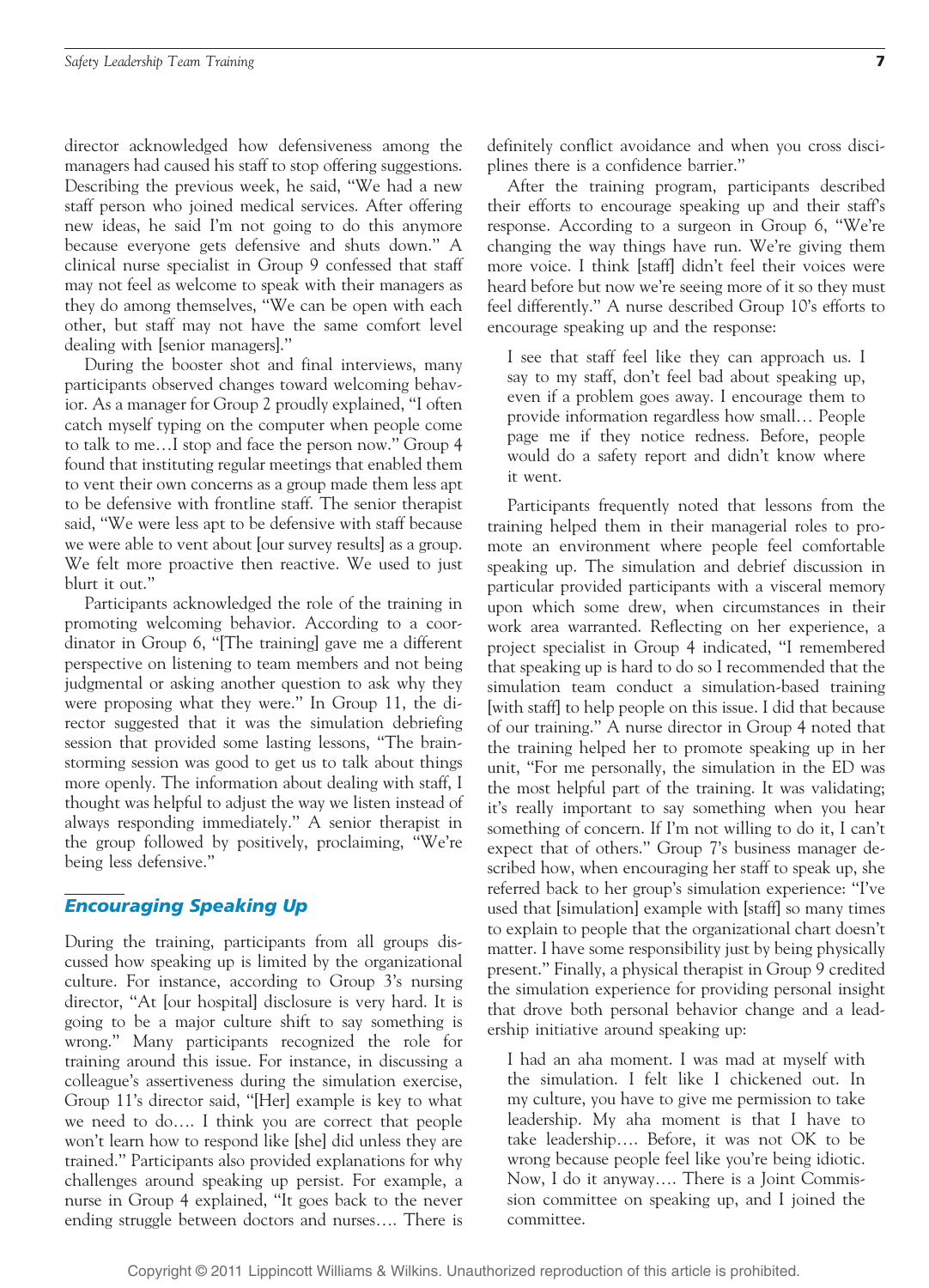#### Facilitating Teamwork and Communication

Pretraining and training discussions provided ample support for leaders' need to facilitate improved teamwork and communication in their work areas. For example, an administrative director in Group 7 indicated recurrent challenges cultivating teamwork when ''each person has their own agenda and sometimes that doesn't mesh.'' A project specialist expressed frustration over Group 4's inability to get multiple disciplines to work together, ''We need them to be involved. What's the point unless you have a physician in the planning process or the decision making process.'' Group 8's executive director offered an explanation for why facilitating teamwork and communication is difficult in hospitals,

Every one of the three disciplines has an incredible passion for the same mission, but we also have separate missions and sometimes we do not agree, but we are not up-front to the table with our disagreements. We all report up through different lines of hierarchy. We may seem to agree but under pressure we respond to different ''masters'' because of our competing missions.

The need for better communication to foster teamwork was also clear. According to an administrative director in Group 3, ''We beat to death things that aren't important.... Communications problems permeate every topic in the department.'' Challenges in facilitating communication were also apparent, as the senior vice president in Group 3 acknowledged, ''Town meetings with everybody don't work well. It ends up with everybody talking at people, rather than meaningful interaction with everybody.''

After the initial training, groups that had previously indicated being challenged in this regard identified examples of ways their behavior promoted successful teamwork and communication within their work areas. Particular advances were achieved in interdisciplinary and interunit teamwork. For example, a nurse specialist in Group 5 exclaimed, ''This is the first time I felt like I had a physician partner!'' Similarly, in Group 7, the business manager stated, ''Because we were talking about it with peers [in other departments], we were able to learn from other departments.'' Several examples of behavior change demonstrated direct application from the training of lessons about the importance of establishing teamwork processes. A project specialist in Group 2 described their process for facilitating teamwork and the benefit it derived, ''We formalized a list. We saw there were a lot of overlapping efforts. Our goal became to identify other efforts and create a broad umbrella of groups working together.

This led to prioritization of goals, outcomes, difficulties, steps, responsibility, targets.''

As of the booster shot and final interview, participants also attested to the benefit of the training on the group's ability to facilitate teamwork and communication within and across work areas. A physician/QA chair in Group 8 credited the simulation training, ''I liked the simulation project that we did. What I liked is how we did it as a team and it was interesting to see how outside of our normal actions how we did come together as a team.'' Participants also ascribed improving interdisciplinary teamwork and communication to the Game Plan, although this was not a primary target of that exercise. The executive medical director for Group 3 said, ''I think having everyone in the room working on the project was beneficial. Being able to discuss with the senior leadership issues around patient safety and quality opened up a dialogue and facilitated it with that group.''

#### Taking Action

Participants acknowledged challenges related to their action taking as safety team leaders. First, they described struggling with how to take action given their already intense workload. The physician/QA chair for Group 1 said, ''One tension is finding time and energy to promote change in the midst of generating revenue and seeing patients.'' Similarly, in the face of competing demands, participants described having to choose which problems require immediate action, thereby delaying or abandoning the resolution of other safety issues. During the training, a nurse director in Group 12 questioned, ''The issue is when [should] you take action? How can I choose when to take action, mobilize information? I feel like that's where we fall down.'' Participants acknowledged not always being able to follow through after initiating action, despite good intentions. A clinical nurse specialist in Group 9 said, ''We do a good job of getting staff input but not going back. Then something else happens so you go down that road.''

In posttraining meetings, participants reported increased action taking and expressed an increased selfawareness of the importance of leadership action and follow-through on identified safety issues. The operations coordinator for Group 4 stated, ''Whenever they asked us to do something, I did it immediately, to encourage the effort. We wanted to support the momentum that the nurses started.'' A nurse on this unit concurred, ''Three of us, all staff nurses, we got support from [the more senior leaders on the unit]. They gave us equipment and feedback right away whenever we needed it.''

Participants from Group 12 described their success with taking action and keeping staff abreast of progress. After gathering a long list of issues and ideas from staff, the group set a goal of taking action on three to four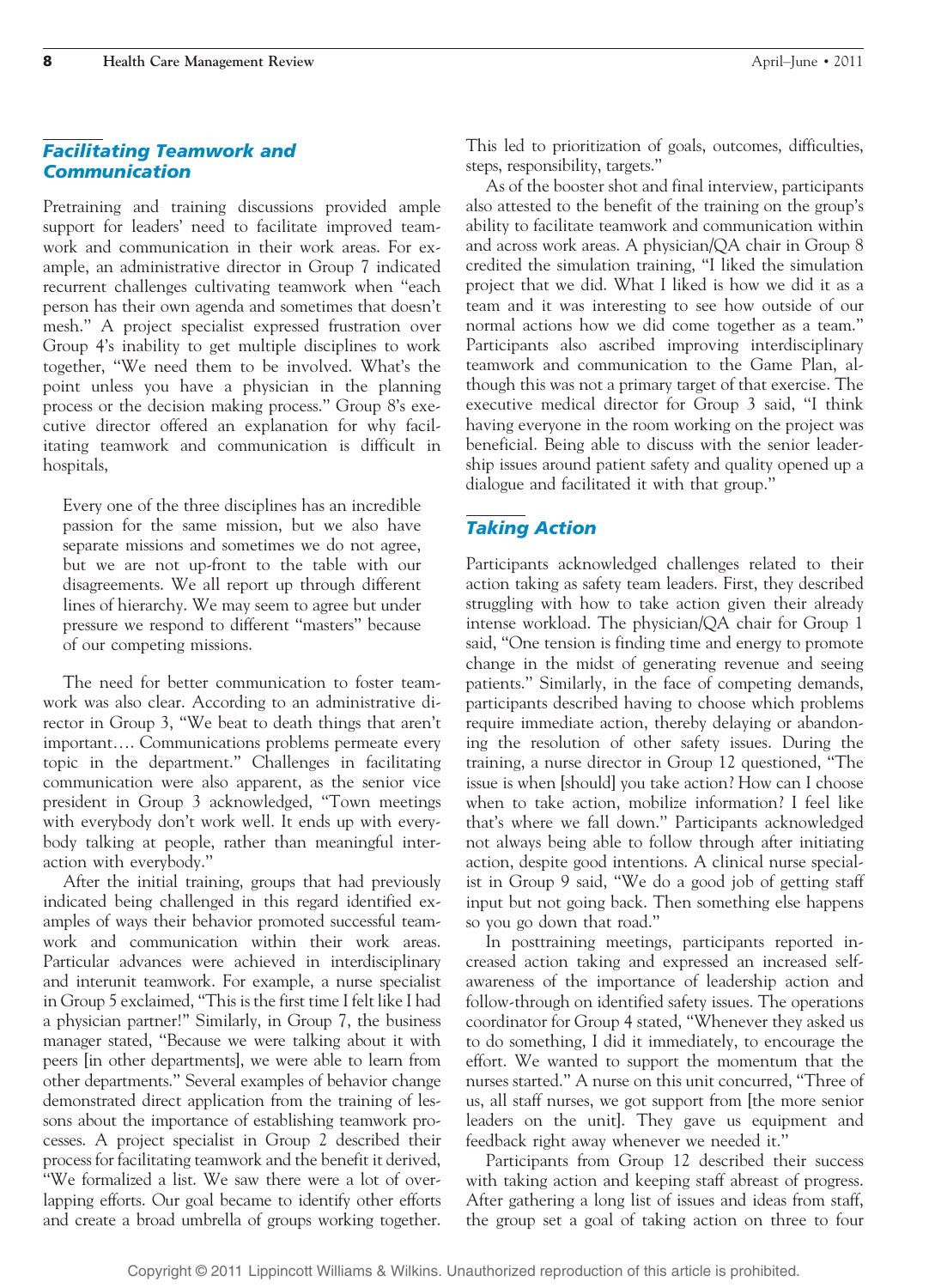items per week to ensure ''quick wins'' while simultaneously working on issues requiring more time. Each week, the group posted this input on a board on the unit, added new ideas, and color coded items to indicate whether they were completed, not feasible, or tried and ineffective. A safety and quality improvement coordinator in Group 12 also conveyed the benefits of this training, ''Since we began this project there has been more awareness about looking at patient safety issues. [It] seems that it's extending beyond this group, trickling down.'' This group also demonstrated how their leadership actions and follow-through encouraged staff to identify and document safety issues. At the booster shot meeting, an assistant director for this same group said, ''We also emphasize that a safety report is the way to get the problem fixed so it doesn't happen again. They understand that every one is followed up on.''

Moreover, participants indicated that the visual representation of their improvement initiative provided by the Game Plan exercise aided their ability to take action. According to the nurse director in Group 4, the Game Plan benefitted the improvement project leaders by providing both detailed instruction and overall direction,

I think the game plan helped them with that. When doing the project for the first time, it helped them to break down the steps of the project, both operational and psychological help, though more helpful for [the resource nurse]. She knew she was moving in the right direction based on the game plan.

Group 5's director suggested that the Game Plan clarified the complexities of the project they undertook: ''I thought we had this whole project worked out and ready to go. Now, we see this isn't [the case]. [I now] see why leadership needs to be engaged enough so frontline staff get the support they need to do this.'' Finally, a patient advisory board member who participated with Group 5 was so enthusiastic about the Game Plan that she indicated using the same method for other hospital initiatives, ''I have loved using the game plan for [a related committee] and our project is going really well, at the speed of light. People have taken the bull by the horns in their roles now that they know what they are.''

## Mobilizing Information

When discussed at the training, participants understood the importance of mobilizing information. As one nurse/ project manager in Group 4 put it, ''If everybody knows the information, there is less chance of making mistakes.'' However, many were less clear about how to mobilize important information. Managers recognized that they needed strategies for highlighting what was most important for staff who may be inundated with

information. The clinical nurse specialist in Group 12 explained, ''People shut down. There is so much coming, so much communication—meetings, paper, email, too much communication.'' The director of Group 3 described frustration with the role of mid-level manager as translator between senior administration and frontline staff, stating, ''Our role at this mid-level is translational. We give senior managers' messages to the frontlines and

we report their needs about patients up to administra-

tion. It's not an easy role.'' Participation in the training enabled managers to reconsider their mobilization of information. The evolution of Group 8 provides an example. During the premeeting, the vice chair explained the challenge of mobilizing information within and across departments, ''As leaders in this department now, we have to communicate with all departments and at the same time maintain a parallel process for all physicians and nurses in the department. This is our challenge.'' At this group's booster shot meeting, an administrative director explained how the group had worked to overcome this challenge: ''Quality and safety used to be just a QA committee, made up of physicians, reviewing cases. We evolved to include disciplines, review safety trends, and data, comparisons to other groups, involve everyone in the process. [We] involve outside departments.'' The result was more consistently informed and engaged participation within the department and with those with whom they interact. Members of Group 11 explained how they changed the way they shared survey results with staff by preparing examples rather than simply presenting results they knew would meet with resistance. A senior clinician in the department explained that sharing the information this way enabled problem solving, ''That way it wasn't about the score. [It was] more about here's what we need to do.''

In the booster shot and final interview, participants described how the training inspired them to mobilize information by encouraging staff to report safety issues. Safety reports enabled managers in several groups to open a dialogue across disciplinary and departmental boundaries by providing a means for initiating a discussion about safety issues. A clinical nurse specialist in Group 12 explained, ''[The] report gives you cover so you're not just showing up. Sometimes they get the same report that we get, so it starts a conversation.'' Similarly, in Group 4 an assistant director said, ''[The safety report] resulted in meetings with nursing staff [on a patient care unit], and action there. Having the safety report really helped. It forced the interaction.''

## Seeking Input

Most leadership groups recognized that prior to the training, they did not consistently seek staff input before and after making changes to improve patient safety. For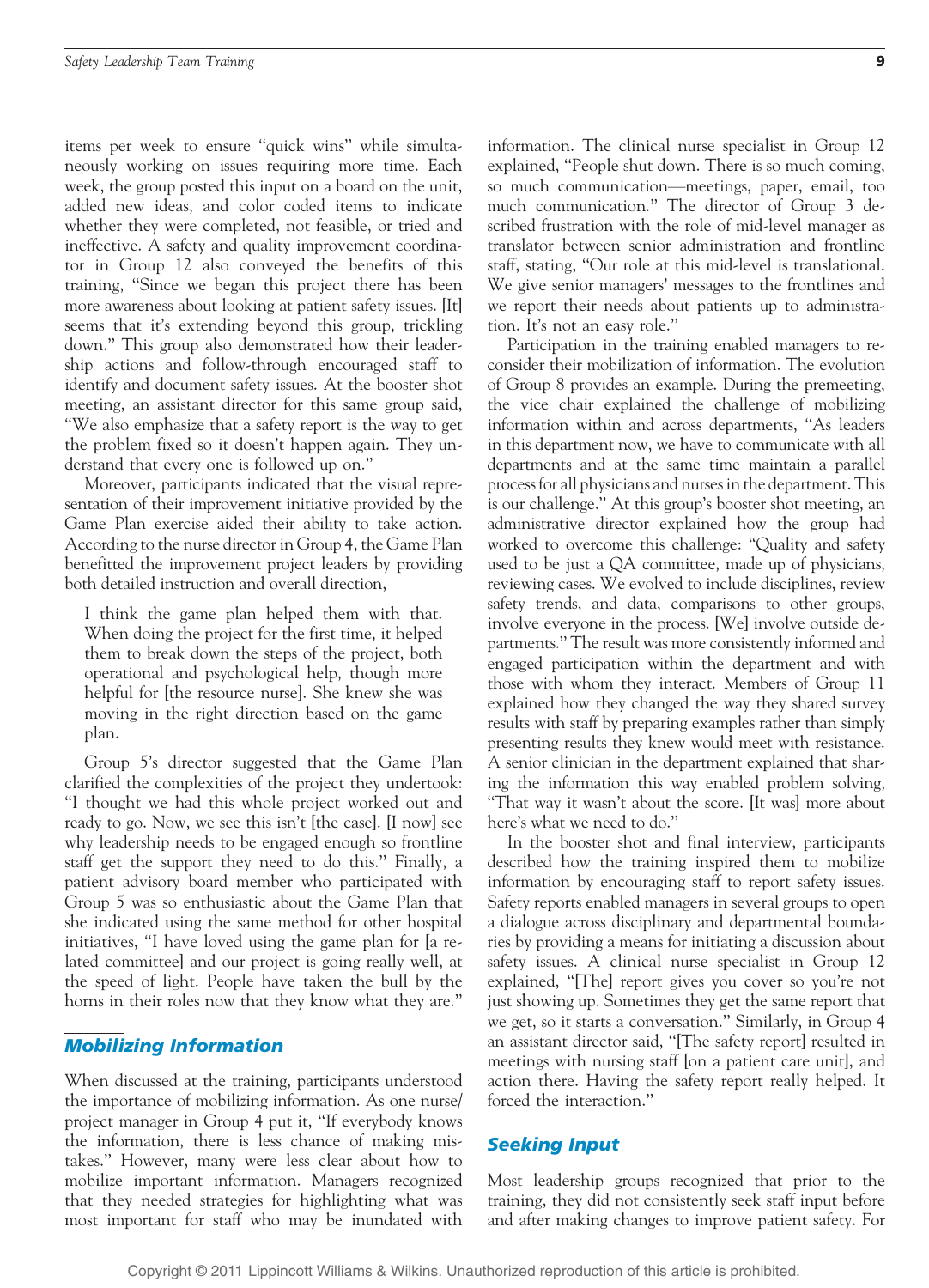example, Group 1's QA chair reflected, ''We put in a system to fix an error but staff didn't like it.... In retrospect, looking at how the decision was made, it could have been made more diplomatically.'' Participants conveyed a variety of reasons for their failure to seek input. Uncertainty about best practices for seeking input and gauging how much input is enough inhibited some groups from actively seeking input from staff. These participants identified learning more about such practices as an important objective of their participation in the training. According to the medical director for Group 3, ''[The] survey results point out that communication is an issue. I agree. We need help with knowing what is a good way to seek input and to communicate back to people.'' Participants also cited a lack of time and concerns about not being able to follow through on input received. Some groups also provided examples of when not taking time to seek input led to problems. The nurse director for Group 12 explained,

...for example, medical carts. We were out of compliance. We asked a few people and made a quick decision. People felt like we had cut off their right arm [i.e., because we did not adequately explain how to use the new cart]. Within a week, someone broke the cart because people didn't know how to use it.

On the basis of the training, this group, whose failure to seek input resulted in a broken medical cart, let staff drive the problem-solving process applied to their identified improvement project. The leaders organized brainstorming sessions and actively sought input from multiple disciplines, making special efforts to include personnel typically more hesitant to contribute. The nurse director said, ''From the time before we started the project, we made a huge impact. We really hit every base we were trying to hit. We worked with physicians, nurses, residents. We really got buy-in from every area.'' Project results reinforced this lesson by showing substantial progress toward achieving their improvement goal: The unit had reduced infection rates from three times the hospital average to zero for several months.

Participants credited the training for improving their understanding and ability to seek input from staff. According to the nurse director in Group 4, ''We had one huddle that was incredibly successful.... You don't realize what others can bring when you don't stop to ask them.'' A social worker in Group 6 presented an interesting perspective, as her work time is split between two departments, one that received training and another that did not. After the training, she found that coworkers who experienced the training were much more supportive, and the nonparticipating leaders both discouraged and denigrated her input. Referring to the presentation

of survey results, the executive director of Group 8 explained that she now makes input seeking a priority: ''I proactively do more consensus building even though it's time consuming. The leadership profile [i.e., survey results] you put forward was helpful; now I consciously do it, even though it's time-consuming.'' The Game Plan exercise helped groups identify those from whom input would be useful to achieve their objectives. For example, Group 9 recognized the need to target physician input as part of its Game Plan. At the Booster Shot, the nurse director said of their success, ''We recognized it was a challenge and actively sought it out.'' Although it was not a primary target of the simulation, participants nevertheless drew lessons about input seeking from the exercise. For example, the nurse director for Group 12 said,

To sit through the simulation and group discussion [debrief] and talk about how you present and structure things has given me a different perspective on how to approach systems. [To] treat things as a coaching opportunity. My staff had some input before, but now [have] more input and to put the problem solving on them.

In summary, at or before the training, participants provided ample evidence of the need to work on the seven targeted leadership behaviors. As of about 15 months after the training, at least some members in all groups reported some behavior change based on insights derived from their experience in the safety leadership team training.

# Practice Implications

We designed a safety leadership team training program using multiple teaching modes to provide groups of hospital managers with an opportunity to develop seven learning-oriented leadership behaviors. Whereas safety leadership training for managers is available, multimodal, experiential training for intact groups of managers, focused on improving their functioning as leadership teams on behalf of patient safety, is in its infancy. The need for training health care managers to become more learning-oriented leaders for the sake of patient safety, however, is clearly present and growing (Carroll & Edmondson, 2002).

Findings confirmed the need for this type of training and its potential to increase targeted behaviors among 12 management groups. Most (28 of 33) of the management groups invited to participate volunteered for this training. For groups selected, initial meetings and discussions during the training revealed that many managers recognized the need for the targeted behaviors to improve the learning environment for their staff. Managers, however, sought assistance with enacting the behaviors, particularly given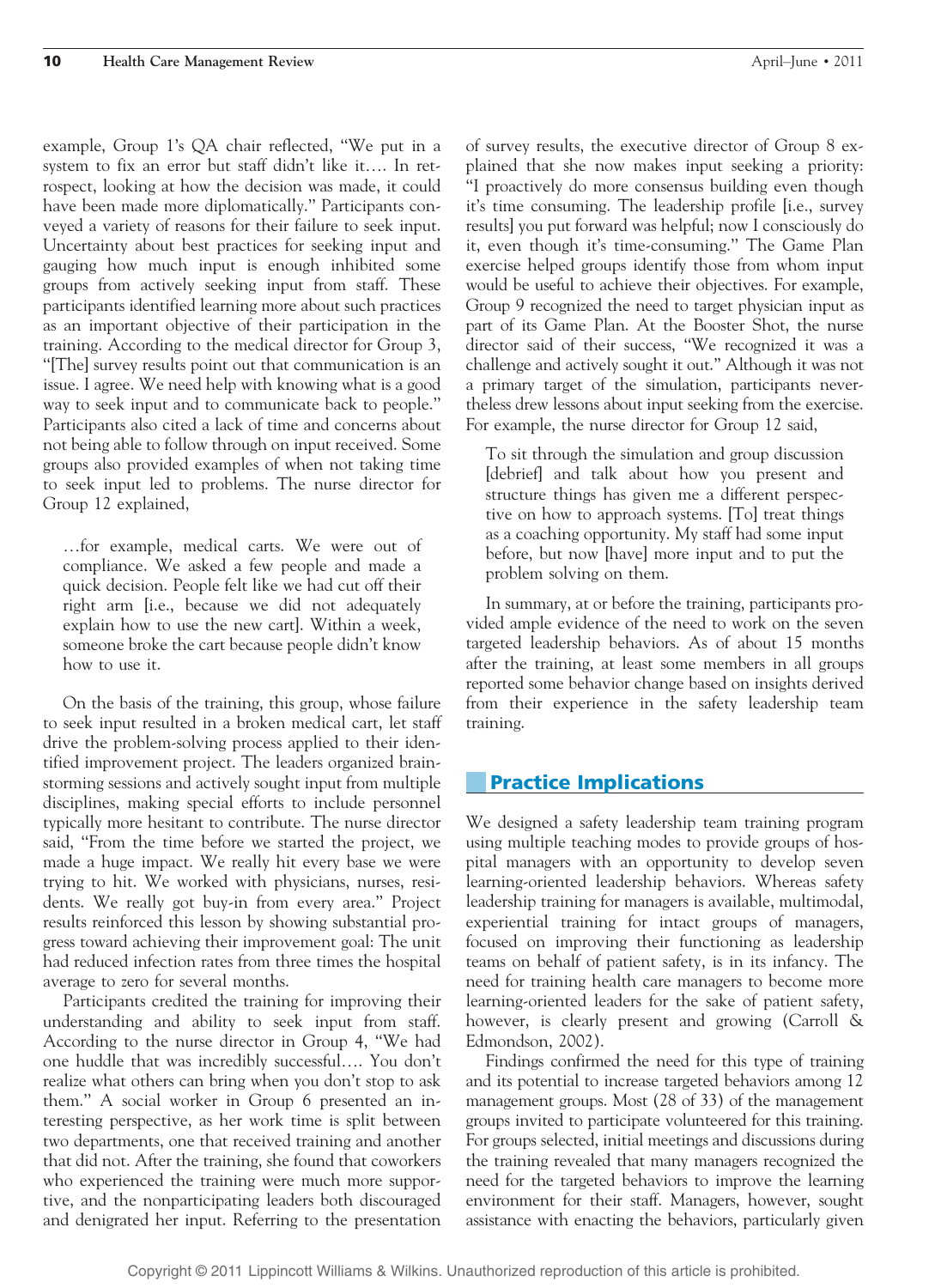intense workloads, competing demands, excessive information, uncertainty over best practices, and deeply ingrained patterns of interaction.

The training prompted personal insights, greater awareness, and exercise of leadership behaviors among participants in all groups. After training, managers consciously sought to enact safety leadership, often in innovative ways. For most groups, the training led to new routines and coordinated effort to accomplish goals. When the program worked as intended, enhanced understanding of the value of leadership behaviors, coupled with opportunities to experience and discuss their application, provided a shared learning experience that led managers and management groups to more proactive attempts to provide learningoriented leadership. In addition, by showing they cared, welcoming suggestions, encouraging speaking up, facilitating communication and teamwork, taking action, mobilizing information, and seeking input—all on behalf of safety—many groups appeared to promote a learning orientation in their work areas.

In subsequent meetings, managers acknowledged the role of the training in cultivating their safety leadership and noted lessons that helped them as managers to promote a learning environment. Training components were credited with affecting targeted behaviors. However, managers' attribution of behavior change was not necessarily specific to components targeting those behaviors, for example, Group 3's medical director acknowledged the Game Plan for helping to facilitate teamwork, although this behavior was the primary target of the simulation exercise. This highlights the benefit of multiple training modalities for reinforcing lessons and activating people with different learning styles. Enthusiasm for the training prompted several participants to spontaneously adopt components for their own use as managers.

Written comments also revealed that participants appreciated the opportunity to have productive, uninterrupted discussions with colleagues about their collective role in promoting safe patient care. Program evaluations after the training showed that participants expected the training to have moderate impact on targeted behaviors. On a scale of  $0-10$  ( $0 =$  significant negative impact,  $5 =$  no anticipated change, and 10 = significant positive impact), participants rated expected impact, on average, across behaviors at 8.4 of 10, ranging among groups from 7.4 to 9.7 ( $SD =$ 1.5). There was little variation by behavior. Although the impact of the training dissipated slightly over time, participant evaluations 15 months after the training also indicated positive impact of the training  $(6.9 \text{ of } 10; SD = 1.6;$ details available on request).

Several limitations of this study warrant mention. First, the results presented stem from 12 management groups. A larger sample would have enhanced our ability to draw conclusions. Similarly, although diverse in background, managers came from one facility, raising questions about

generalizability. However, behaviors targeted by our training were derived from research based in multiple facilities, and our focus on one hospital reduced confounding due to hospital-level factors. Second, this article sought to describe and illustrate the need and value of the training when it worked well. Execution of the training program varied, and a few participants felt that their leadership behavior was unchanged by the training. Finally, group outcomes are a function of many factors beyond the scope and control of any training program and cannot prevail against strong structural and contextual forces.

Certainly, no training program can guarantee that a management group will succeed in its efforts to create a learning environment on behalf of patient safety. However, an innovative, customized, multimodal training that aims to cultivate specific learning-oriented leadership behaviors appears promising. The training described here could be implemented by others with sufficient access to simulation and organizational behavior professionals. Based on experience of team training in health care more generally, sustaining high levels of learning-oriented leadership will take ongoing practice to keep up team skills (Baker et al., 2005). However, relative to standard training techniques, engaging management groups through multiple modes of instruction, including visceral experiences of the team exercising learning-oriented behaviors together in situations and on projects meaningful to them, provides a shared experience upon which they can reflect and draw for accomplishing future work together.

#### Acknowledgments

The authors thank the participants in the Healthcare Adventures Safety Leadership Team Training Program for their insightful contributions to this program and to the faculty and staff of the Center for Medical Simulation, Cambridge, Massachusetts, for creating and conducting the simulations. We gratefully acknowledge financial support for this research from the Patrick and Catherine Weldon Donaghue Medical Research Foundation of Hartford, CT (DF07-212) and from the Massachusetts General Hospital, Boston. The research described herein was approved by the institutional review board at participating institutions.

#### References

- Amabile, T. M., & Khaire, M. (2008). Creativity and the role of the leader. Harvard Business Review, 86(10), 100.
- Ancona, D. G., & Caldwell, D. F. (1992). Demography and design: Predictors of new product team performance. Organization Science, 3(3), 321–341.
- Argote, L., & Ingram, P. (2000). Knowledge transfer: A basis for competitive advantage in firms. Organizational Behavior and Human Decision Processes, 82(1), 150.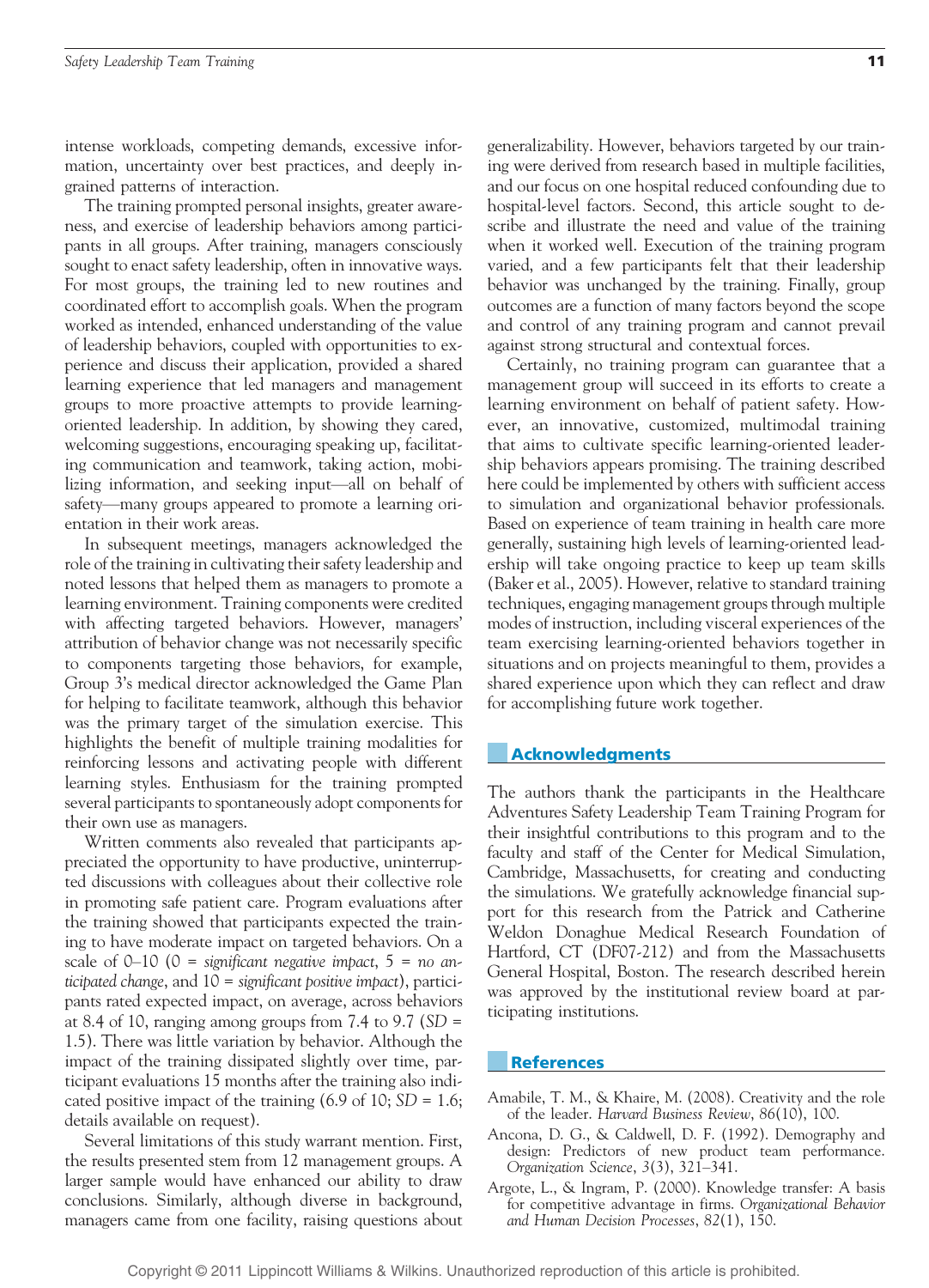- Argyris, C. (1985). Strategy, change, and defensive routines. New York: Harper Business.
- Baker, D., Gustafson, S., Beaubien, J., Salas, E., & Barach, P. (2005). Medical teamwork and patient safety: The evidencebased relation. Literature review. Rockville, MD: Agency for Healthcare Research and Quality. AHRQ Publication No. 05-0053.
- Bunderson, J. S., & Sutcliffe, K. M. (2003). Management team learning orientation and business unit performance. Journal of Applied Psychology,  $88(3)$ ,  $552-560$ .
- Carroll, J., & Edmondson, A. (2002). Leading organisational learning in health care. Quality & Safety in Health Care,  $11(1), 51-56.$
- Cassidy, S. (2004). Learning styles: An overview of theories, models and measures. Educational Psychology, 24(4), 419–444.
- Edmondson, A. (1999). Psychological safety and learning behavior in work teams. Administrative Science Quarterly, 44(2), 350-383.
- Edmondson, A. (2003a). Framing for learning: Lessons in successful technology implementation. California Management Review, 45(2), 34.
- Edmondson, A. (2003b). Speaking up in the operating room: How team leaders promote learning in interdisciplinary action teams. Journal of Management Studies,  $40(6)$ , 1419–1452.
- Edmondson, A. C. (1996). Learning from mistakes is easier said than done: Group and organizational influences on the detection and correction of human error. Journal of Applied Behavioral Science, 32(1), 5.
- Edmondson, A. C., Bohmer, R. M., & Pisano, G. P. (2001). Disrupted routines: Team learning and new technology implementation in hospitals. Administrative Science Quarterly,  $46(4)$ , 685-716.
- Firth-Cozens, J. (2001). Cultures for improving patient safety through learning: The role of teamwork. Quality in Health Care, 10(Suppl. 2), ii26-ii31.
- Fulop, L., & Day, G. (2010). From leader to leadership: Clinician managers and where to next? Australian Health Review,  $34(3)$ ,  $344-351$ .
- Gaba, D. (2000). Structural and organizational issues in patient safety: A comparison of health care to other high-hazard industries. California Management Review,  $43(1)$ ,  $83-102$ .
- Gaba, D. M., Howard, S., Fish, K., Smith, B., & Sowb, Y. (2001). Simulation-based training in anesthesia crisis resource management (ACRM): A decade of experience. Simulation and Gaming, 32, 175–193.
- Gandhi, T., Graydon-Baker, E., Huber, C., Whittemore, A., & Gustafson, M. (2005). Closing the loop: Follow-up and feedback in a patient safety program. Joint Commission Journal on Quality and Patient Safety,  $31(11)$ ,  $614–621$ .
- Gilhooly, K. (2006). Business on the map: Mind-mapping tools make inroads into corporate IT as they streamline problemsolving and help structure tasks. Computerworld, 40(27), 26.
- Hackman, J. R. (2002). Leading teams: Setting the stage for great performances. Boston: Harvard Business School Press.
- Hargadon, A. B., & Bechky, B. A. (2006). When collections of creatives become creative collectives: A field study of problem solving at work. Organization Science, 17(4), 484–500.
- Katzenbach, J. R., & Smith, D. K. (1993). The discipline of teams. Harvard Business Review,  $71(2)$ ,  $111-120$ .
- Klein, K., Conn, A., & Sorra, J. (2001). Implementing computerized technology: An organizational analysis. Journal of Applied Psychology,  $86(5)$ ,  $811-824$ .
- Knowles, M., Holton, E., & Swanson, R. 2005. The adult learner. (6th ed.). London: Elsevier.
- Kolb, D. (1994). Experiential learning: Experience as the source of learning and development. Englewood Cliffs, NJ: Prentice-Hall.
- Leggat, S. G., Bartram, T., Casimir, G., & Stanton, P. (2010). Nurse perceptions of the quality of patient care: Confirming the importance of empowerment and job satisfaction. Health Care Management Review, 35(4), 355-364.
- Leonard, M., Graham, S., & Bonacum, D. (2004). The human factor: The critical importance of effective teamwork and communication in providing safe care. Quality and Safety in Health Care,  $13(\text{Suppl. 1}), 185-190.$
- LePine, J. A. (2005). Adaptation of teams in response to unforeseen change: Effects of goal difficulty and team composition in terms of cognitive ability and goal orientation. Journal of Applied Psychology,  $90(6)$ , 1153–1167.
- Lewin, K. (1951). Field Theory in Social Science. New York: Harper and Row.
- McFadden, K. L., Henagan, S. C., & Gowen, C. R. (2009). The patient safety chain: Transformational leadership's effect on patient safety culture, initiatives, and outcomes. Journal of Operations Management, 27(5), 390-404.
- Neily, J., Mills, P. D., Young-Xu, Y., Carney, B. T., West, P., Berger, D. H., et al. (2010). Association between implementation of a medical team training program and surgical mortality. JAMA, 304(15), 1693–1700.
- Nembhard, I., & Edmonson, A. (2006). Making it safe: The effects of leader inclusiveness and professional status on psychological safety and improvement efforts in health care teams. Journal of Organizational Behavior, 27, 941-966.
- Oshry, B. (1995). Seeing Systems: Unlocking the Mysteries of Organizational Life. San Francisco: Berrett-Koehler.
- Porter, C. O. L. H., Webb, J. W., & Gogus, C. I. (2010). When goal orientations collide: Effects of learning and performance orientation on team adaptability in response to workload imbalance. Journal of Applied Psychology, 95(5), 935-943.
- Porter-O'Grady, T. (2004). Embracing conflict: Building a healthy community. Health Care Management Review, 29(3),  $181 - 187.$
- Reason, J. (2000). Human error: Models and management. BMJ, 320(7237), 768-770.
- Rudolph, J., Simon, R., Rivard, P., Dufresne, R., & Raemer, D. (2007). Debriefing with good judgment: Combining rigorous feedback with genuine inquiry. Anesthesiology Clinics, 25(2), 361-376.
- Salas, E., DiazGranados, D., Klein, C., Burke, C. S., Stagl, K. C., Goodwin, G. F., et al. (2008). Does team training improve team performance? A meta-analysis. Human Factors: The Journal of the Human Factors and Ergonomics Society, 50(6), 903-933.
- Salas, E., DiazGranados, D., Weaver, S. J., & King, H. (2008). Does team training work? Principles for health care. Academic Emergency Medicine,  $15(11)$ ,  $1002-1009$ .
- Salas, E., Wilson, K. A., Lazzara, E. H., King, H. B., Augenstein, J. S., Robinson, D. W., et al. (2008). Simulation-based training for patient safety: 10 principles that matter. Journal of Patient Safety,  $4(1)$ ,  $3-8$ .
- Stern, Z., Katz-Navon, T., & Naveh, E. (2008). The influence of situational learning orientation, autonomy, and voice on error making: The case of resident physicians. Management Science,  $54(\overline{9})$ , 1553-1564.

Torbert, B. (2004). Action inquiry: The secret of timely and